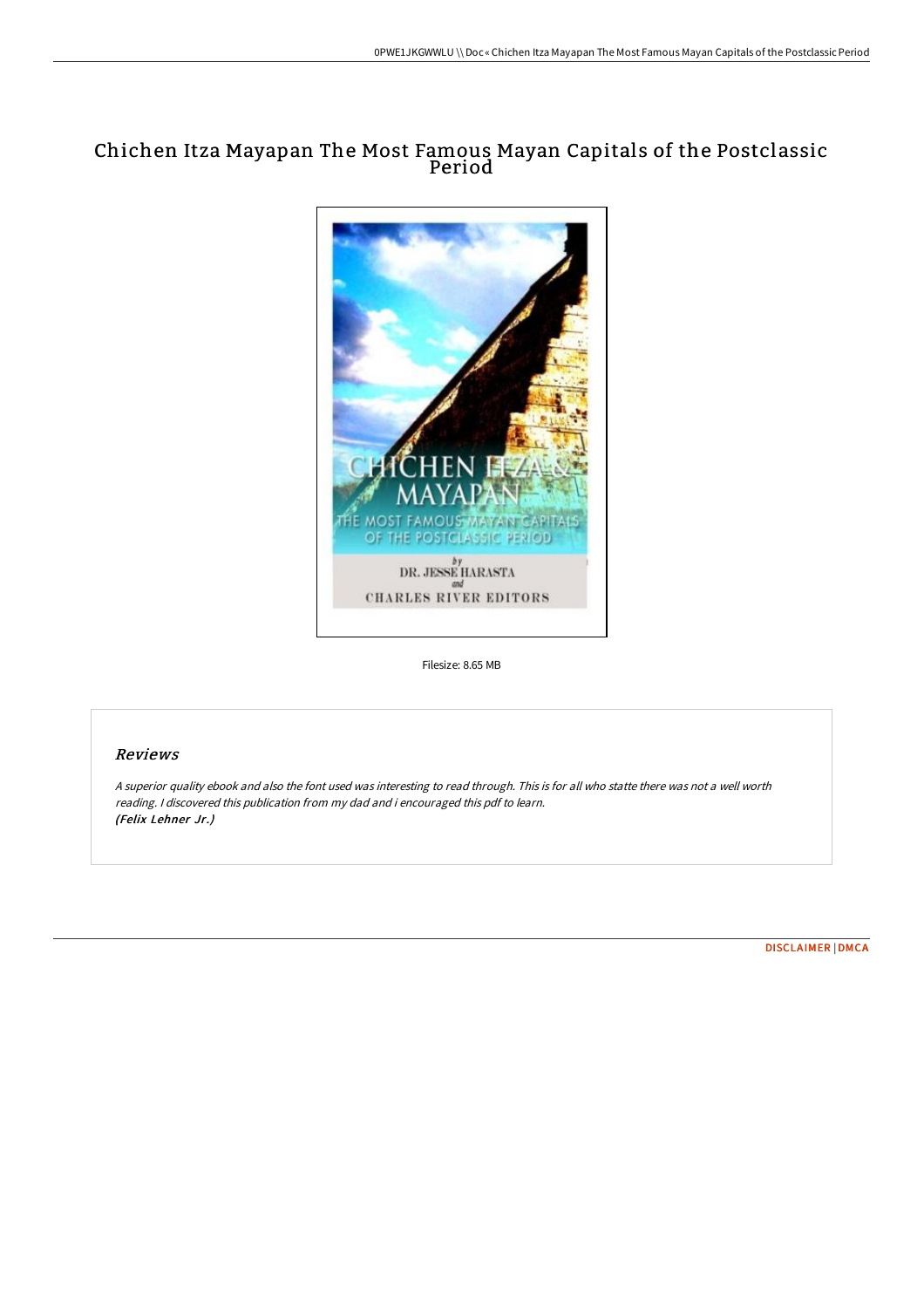### CHICHEN ITZA MAYAPAN THE MOST FAMOUS MAYAN CAPITALS OF THE POSTCLASSIC PERIOD



CreateSpace Independent Publishing Platform. Paperback. Condition: New. This item is printed on demand. 58 pages. Dimensions: 8.7in. x 5.9in. x 0.2in.Includes pictures. Includes footnotes and a bibliography for further reading. Many ancient civilizations have influenced and inspired people in the 21st century, like the Greeks and the Romans, but of all the worlds civilizations, none have intrigued people more than the Mayans, whose culture, astronomy, language, and mysterious disappearance all continue to captivate people. At the heart of the fascination is the most visited and the most spectacular of Late Classic Maya cities: Chichn Itz. Chichn Itz was inhabited for hundreds of years and was a very influential center in the later years of Maya civilization. At its height, Chichn Itz may have had over 30, 000 inhabitants, and with a spectacular pyramid, enormous ball court, observatory and several temples, the builders of this city exceeded even those at Uxmal in developing the use of columns and exterior relief decoration. Of particular interest at Chichn Itz is the sacred cenote, a sinkhole was a focus for Maya rituals around water. Because adequate supplies of water, which rarely collected on the surface of the limestone based Yucatan, were essential for adequate agricultural production, the Maya here considered it of primary importance. Underwater archaeology carried out in the cenote at Chichn Itz revealed that offerings to the Maya rain deity Chaac (which may have included people) were tossed into the sinkhole. Although Chichn Itz was around for hundreds of years, it had a relatively short period of dominance in the region, lasting from about 800-950 A. D. Today, tourists are taken by guides to a building called the Nunnery for no good reason other than the small rooms reminded the Spaniards of a nunnery back home. Similarly the great pyramid at Chichn...

B Read Chichen Itza Mayapan The Most Famous Mayan Capitals of the [Postclassic](http://www.bookdirs.com/chichen-itza-mayapan-the-most-famous-mayan-capit-1.html) Period Online  $\blacksquare$ Download PDF Chichen Itza Mayapan The Most Famous Mayan Capitals of the [Postclassic](http://www.bookdirs.com/chichen-itza-mayapan-the-most-famous-mayan-capit-1.html) Period